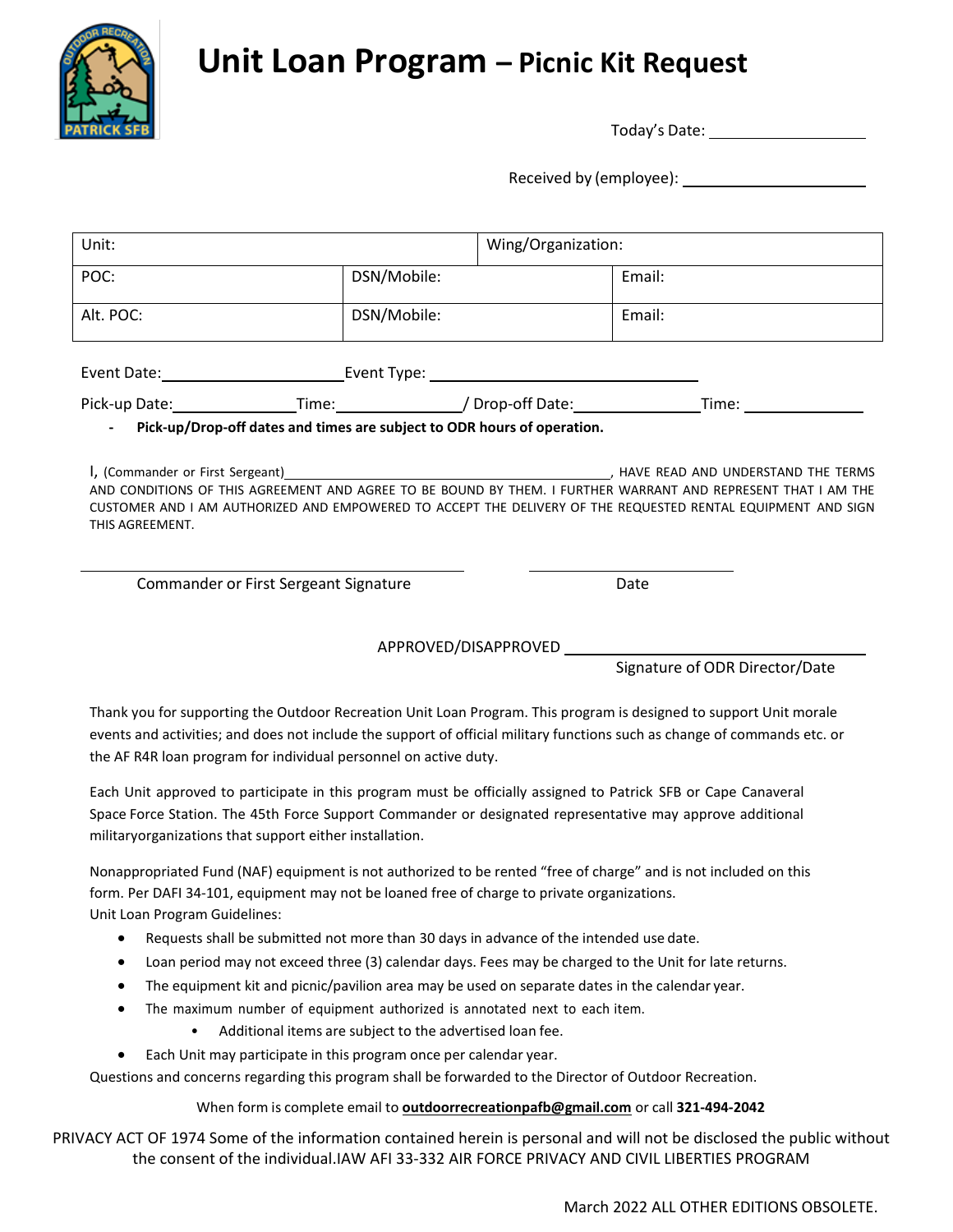

## **Fundraising**

Use of an FSS facility by private organizations/unofficial activity and/or for the purposes of fundraising must be routed through the 45 FSS/FSR NAF Accounting Office. Please contact the Private Organization Monitor at 321-494-7069 or [45FSS.FSRPO.PrivateOrganization@us.af.mil](mailto:45FSS.FSRPO.PrivateOrganization@us.af.mil) for more information.

#### **Food & Beverage Policy**

Food Trucks are not authorized.

Beach House: External food and beverages are not authorized with the exception of a celebratory cake.

- For catering services please contact Aramark at **321-494-4422** or **[stdenis-amanda@aramark.com](mailto:Hutton-Anthony@aramark.com)**

- Customers in violation of the Food & Beverage Policy will be directed to remove the unauthorized food/beverages from the venue or depart the area entirely.

### **Alcohol Consumption Policy.**

In accordance with AFI 34-219, *ALCOHOLIC BEVERAGE PROGRAM,* for the consumption of alcohol, Servers of alcoholic beverages on Air Force/Space Force installations are prohibited from serving alcoholic beverages to individuals who appear intoxicated or close to being intoxicated. The POC/Renter will complete the DRAM Shop Theory Training and are responsible for the safe use of alcohol for all members participating in this reservation. **Initials:\_\_\_\_\_\_\_\_**

### FACILITY (choose only one):

| Chevron Park (On Base) | Tables Beach Park (Off Base) | <b>ODR Dock Pavilion (On Base)</b> |
|------------------------|------------------------------|------------------------------------|
| Max Occupancy 120 ppl  | Max Occupancy 96 ppl         | Max Occupancy 50 ppl               |

Beach House Upper North Deck (Off Base) Max Occupancy 49

• The reservation is exclusive to the Upper North Deck. The remainder of facility is common use at all times

EQUIPMENT: Items are subject to availability. \*Limited equipment usage at Beach House.

| Please annotate quantity, not to exceed the amount indicated in (): |                       |                       |
|---------------------------------------------------------------------|-----------------------|-----------------------|
| Ice Chests (4)                                                      | Quarterback Toss (1)  | Flag Football Set (1) |
| 5gal Water Jug (2)                                                  | __Tug-of-War Rope (1) | Softball Set (1)      |
| 10gal Water Jug (2)                                                 | Soccer Ball (1)       | Giant Jenga (1) Giant |
| Chairs (64)                                                         | Football (1)          | Checkers (1) Giant    |
| 8ft Tables (8)                                                      | Horse Shoe Set (1)    | Get Knotted (1)       |
| 6ft Tables (8)                                                      | Speed Mitton Set (1)  | Corn Hole Set (2)     |
| 10x10 Canopy (4)                                                    | Volleyball Set (1)    | Bounce House (1)      |
|                                                                     |                       |                       |

### **POC initial next to each item**:

1) All equipment items shall be returned clean and dry.

2) \_\_\_\_\_\_\_\_\_ Facilities shall be left orderly/free of trash. Trash cans will be emptied at the nearest dumpster. \* 40gal trash bags are available at the ODR customer service counter.

3) \_\_\_\_\_\_\_\_ Equipment shall be returned NLT 1630/4:30pm on the due date of return.

- 4) \_\_\_\_\_\_\_\_ Equipment shall not be left outside the ODR facility during non-operating hours.
- 5) **Fees will be assessed against the POC for equipment returned unclean, damaged or** lost.
- 6) Above fees will be assessed against the POC for equipment left outside of ODR during Non-operating hours when a staff member is not present to secure the item(s).

POC Signature: Date:

PRIVACY ACT OF 1974 Some of the information contained herein is personal and will not be disclosed the public without the consent of the individual. IAW AFI 33-332 AIR FORCE PRIVACY AND CIVIL LIBERTIES PROGRAM